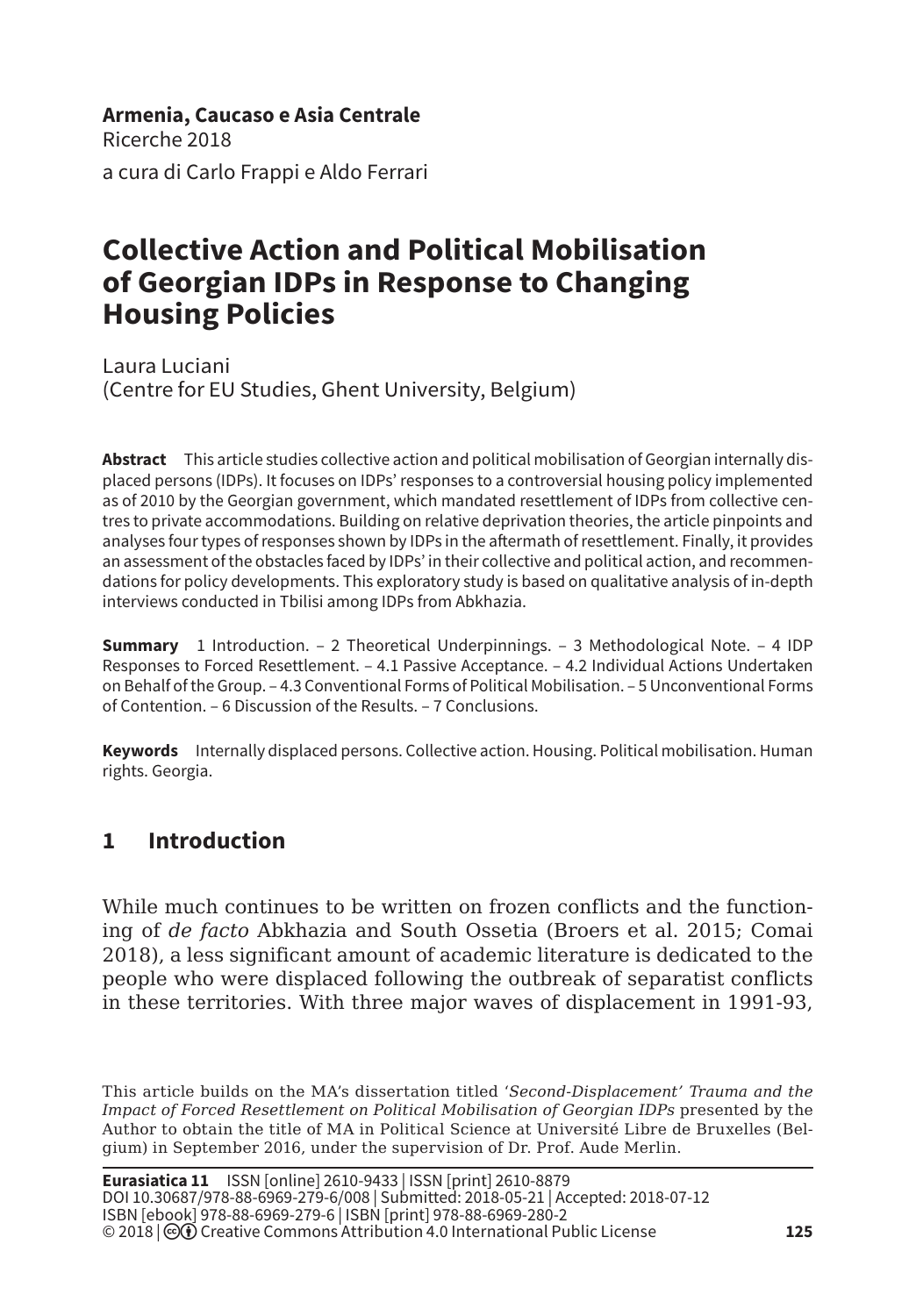1998 and 2008,<sup>1</sup> around 300,000 Georgians threatened by ethnic cleansing fled Abkhazia and South Ossetia – former autonomous republics within the Georgian SSR.

In the existing literature, which is overwhelmingly made up of reports drafted by international (Rebosio et al. 2016; UNHCR 2009, 2015), nongovernmental humanitarian agencies (Amnesty International 2011; IDMC 2012) and think tanks (Brookings 2011; CRRC 2010), IDPs are more often addressed as recipients of humanitarian aid programmes, than as sociopolitical actors. As specific research on political sociology of Georgian IDPs (Conciliation Resources 2009; Kharashvili 2001; Rokke 2012; WPRC 2012) is limited, this article wants to provide insights on how IDPs engage in collective and political action aimed at expressing their interests and defending their rights, with a focus on IDPs' responses to housing policy change.

According to governmental sources, around 273,411 IDPs are officially registered in Georgia:**<sup>2</sup>** IDPs make up 6% of the country's population. Due to the absence of a proper peace treaty and the persistence of frozen conflicts, IDPs are stuck with the impossibility of returning to their home regions. At the same time, as it is often the case in situations of conflictinduced displacement, Georgian IDPs are instrumentalized by the state as a geopolitical tool in order to claim sovereignty on the separatist territories (Kabachnik et al. 2015; Tarkhan-Mouravi, Sumbadze 2006). This explains why Georgia still keeps a strong stake on the safe return of IDPs, as one of its main arguments in the process of peace and control over the contested territories (Lundgren 2014). The (geo)political tension between integration in the local communities and return, for a long time presented by the Georgian authorities as mutually exclusive solutions, crystallises a widespread socio-economic precariousness among IDPs.

There are no significant differences in poverty levels of IDPs and non-IDPs; however, differences persist in unemployment and income security for IDPs. Besides the (meagre) state allowances**<sup>3</sup>** to which they are entitled

**2** This figure appears in the Georgian version of the official website of the Ministry for Internally Displaced Persons from the Occupied Territories, Accommodation and Refugees of Georgia. However, other estimates are much lower – for example, the figure on the Internal Displacement Monitoring Centre (IDMC)'s website is of approximately 208,000 displaced as of 31 December 2016. Such variation calls into question "the validity of these estimates and points to the difficulties in proper accounting and registration of IDPs" (Kabachnik et al. 2015, 185).

**3** The allowance varies according to the housing conditions of IDPs. Since 2013, IDPs receive 45 GEL (around 15€) per month.

**<sup>1</sup>** In 1991-93, the armed clashes between the Georgian government and the two separatist regions (Abkhazia and South Ossetia) generated the displacement of around 260,000 people. In 1998, renewed violence re-displaced thousands of ethnic Georgians which (after the ceasefire declared in 1994) had informally returned to their homes in Abkhazia's Southernmost district (Gali/Gal). The 2008 war with the Russian Federation over South Ossetia led to a third wave of displacement for 28,000 people.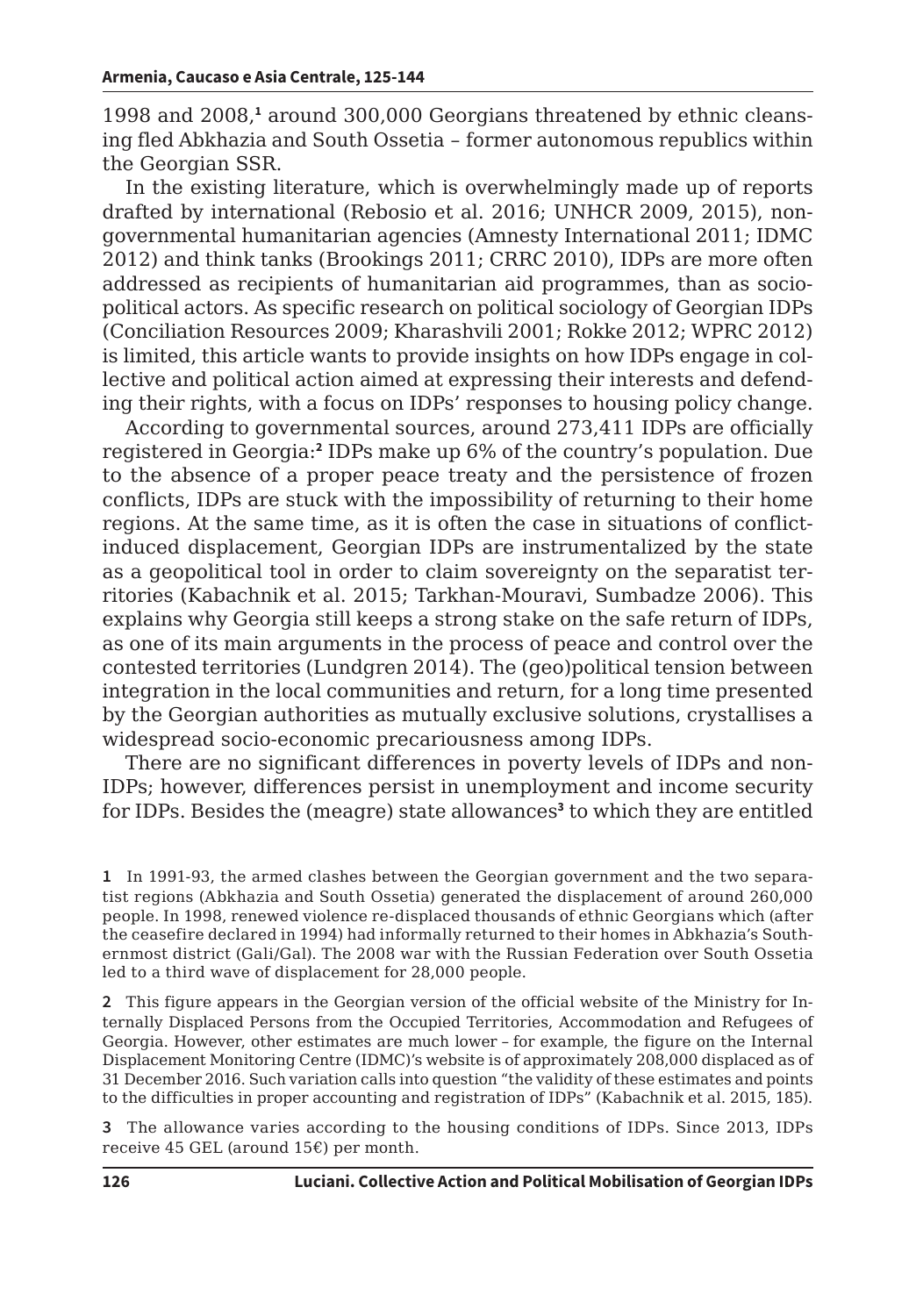under the Georgian Law on Internally Displaced Persons (since 1996), IDPs show a higher dependency on pensions and remittances than the non-IDP population (Rebosio et al. 2016).

On a geographical level, IDPs concentrate in the capital city, Tbilisi, and in the other major cities of Georgia: Zugdidi (the closest to the Abkhazian territory), Kutaisi, and Gori (close to the administrative boundary line with South Ossetia). IDPs' living arrangements in their places of 'temporary' residence may vary: collective centres, private accommodations and settlements**<sup>4</sup>** constitute the three main types of housing. Collective centres are probably the most peculiar form of dwelling, accommodating around 45% of the total IDP population (Salukvadze et al. 2013). These are nonresidential state-owned buildings, such as former hospitals, schools, kindergartens or sanatoria, where IDPs found 'temporary' shelter in the aftermath of displacement. Such accommodations were provided by the state or squatted illegally, and are still inhabited by those IDPs who lack the financial means to establish themselves independently. Collective centres were never designed for permanent housing, and the majority of them do not meet the minimum living standards (lack of living space, overcrowding, poor sanitary conditions, malfunctioning of sewage and water supply systems, need for major structural repairs of the buildings). Moreover, collective centres often form compact settlements isolated from the local environment (Gogishvili 2015).

Since displacement was initially considered a temporary phenomenon, it was addressed as such by the government. Until 2003, IDPs experienced restrictions on voting rights in their place of 'temporary' residence**<sup>5</sup>** (Mooney, Jarrah 2005): this was another measure aimed at hampering local integration of IDPs, so that they would not lose impetus for return (Kabachnik et al. 2015). Moreover, only in 2007, the Ministry for Internally Displaced Persons from the Occupied Territories, Accommodation and Refugees (MRA), the main governmental agency responsible for IDPs, published a State Strategy on IDPs-persecuted (hereinafter State Strategy) aimed at improving IDPs' living conditions.

With the State Strategy, the Georgian government addressed for the very first time the issue of local integration of IDPs, thus marking a turn-

**5** IDPs could not vote in local elections, nor could they vote in electing majoritarian MPs to the Parliament (although they could vote through the proportional system).

**<sup>4</sup>** So-called 'settlements' (დასახლებები *dasaxlebebi* in Georgian) were constructed for IDPs from South Ossetia who were displaced following the August 2008 conflict. In October 2008, the Municipal Development Fund of the Government of Georgia had already constructed thirty-five new dwelling places, not far from the conflict line, were each IDP family was attributed a standard cottage house. Differently from what happened in the 1990s, the Georgian state's response to the new wave of IDPs was quick and focused on durable housing solutions, generating dissatisfaction among IDPs from the previous waves of displacement. Cf. Dunn (2012).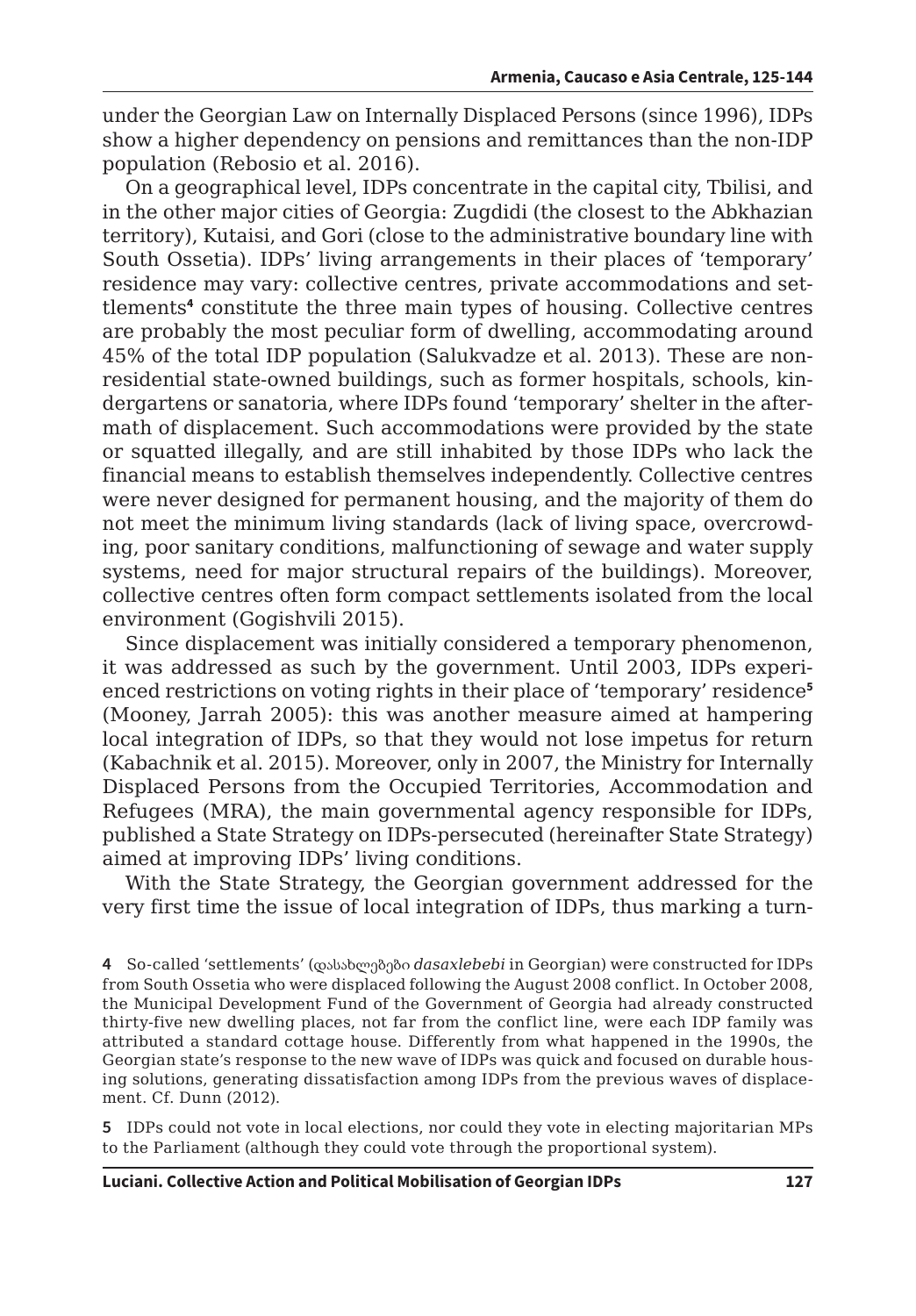ing point in its approach.**<sup>6</sup>** Based on the neoliberal assumption that IDPs living in collective centres would have their conditions improved by living in private housing, governmental efforts were aimed at

reducing the number of collective centres, gradually closing them, vacating them for rehabilitation, and supporting alternative resettlement for IDPs. (Government of Georgia 2007)

In some cases, the transfer of ownership of collective centres to its occupants (in exchange of a symbolic sum) was foreseen.

Despite the overtly stated goal, the process of resettlement of IDPs from collective centres in Tbilisi, which started in August 2010, was highly criticised: it was eventually suspended due to violations of fundamental rights of IDPs, which were forcibly evicted from their accommodations (Amnesty International 2011), and resumed in January and August 2011. Besides failing to respect IDPs' human rights, in the initial implementation of the State Strategy (under the Action Plan 2009-12) the Georgian government did not foresee alternative housing solutions in Tbilisi. Resettled IDPs were offered accommodations in the regions – often in remote locations with lesser economic opportunities, limited or insufficient access to infrastructure and resources (*Public Defender of Georgia*, 21 January 2011) – or, in the best cases, in the outskirts of the capital city. For those IDPs who were resettled from Tbilisi to other regions, vulnerability linked to housing conditions decreased, but socio-economic vulnerability increased considerably (Amnesty International 2011; Kurshitashvili 2012). Resettled IDPs had to quit their job or endure commuting costs, and rebuild their lives and social networks in a new community. On top of that, resettlement did not challenge the pattern of urban segregation that characterised collective centres, as IDPs were offered accommodation in marginalized areas, where there is no mixing with local population (Gogishvili 2015, 15). This happened in the IDP districts built by 2014 in Batumi, Zugdidi, Potskho Etseri and Poti, but is also happening in the capital city, as IDPs are being resettled in the so-called Olympic village near Tbilisi sea (*Georgia Today*, 7 March 2017).

Taking the implementation of the State Strategy as a starting point, this article looks at IDPs' responses to eviction and forced resettlement. In the next sections, I present the theoretical underpinnings of the research, discussing relative deprivation as a possible factor triggering collective action of IDPs in the aftermath of forced resettlement. Then, based on qualitative empirical data, I provide an account of different forms of IDPs' responses to forced resettlement and take stock of their efficacy. I conclude by as-

**<sup>6</sup>** The Action Plan for the concrete implementation of the State Strategy was delayed due to the Georgian-Russian war in August 2008, put in place (unevenly) starting in 2009, and subject to revisions until May 2010 (Kabachnik et al. 2015).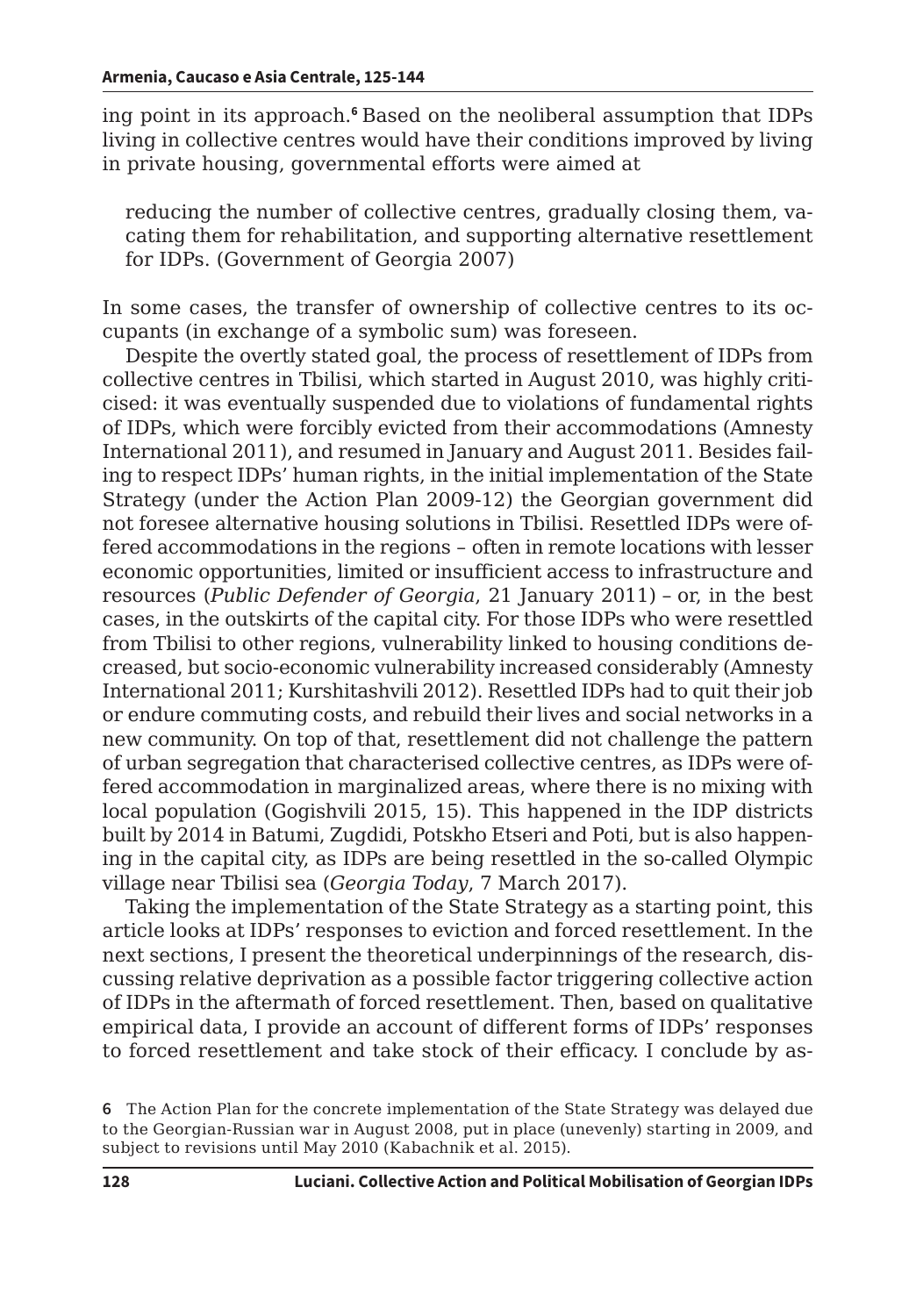sessing the obstacles faced by IDPs' in their collective and political action, and listing out some policy recommendations.

## **2 Theoretical Underpinnings**

According to Wright et al. (1990, 995),

a group member engages in collective action anytime that he or she is acting as a representative of the group and the action is directed at improving the condition of the entire group.

Collective action and group-based mobilisation are particularly relevant for individuals of lesser social status (Taylor et al. 2001) or with lower political visibility – as in the case of Georgian IDPs. Collective mobilisation can take a more or less structured form. In this article, I will take into account not only

sustained and organised public collective action aimed at making claims involving political authorities. (Pinard 2011, 4)

but also other forms of "occasional and barely organised" contentious collective action (Pinard 2011, 5) engaged in challenging normative arrangements.

Scholars of the relative deprivation theory have shown that injustice, as well as a sense of deprivation and inequality, are an important variable to predict collective action (Carrillo et al. 2011; Tarrow 1994). Relative deprivation is described as a subjective state of unjust disadvantage or a feeling of discontent, which arises through a series of comparisons of one's group situation (De la Sablonnière, Tougaze 2008) that influence distress. Affolter and Findlay's investigation (2002) on IDPs from Nagorno-Karabakh living in camps in Azerbaijan has shown that, despite the fact that these people do not consider themselves as a collective unit, they are anyway likely to come together to tackle their future, due to the pain and frustration generated by the shared experience of protracted displacement. Indeed, a common experience to many Georgian IDPs is the loss of 'home' and the precarious living conditions: in the context of protracted displacement, they already perceived themselves as deprived relative to locals (social collective relative deprivation) as well as compared to their situation before displacement (temporal collective relative deprivation). Comparisons with the future, meaning with the expected future situation of the group, can also entail feelings of temporal collective relative deprivation. An abrupt social change such as forced resettlement, which turned upside down the life of many IDPs, can be a strong triggering factor for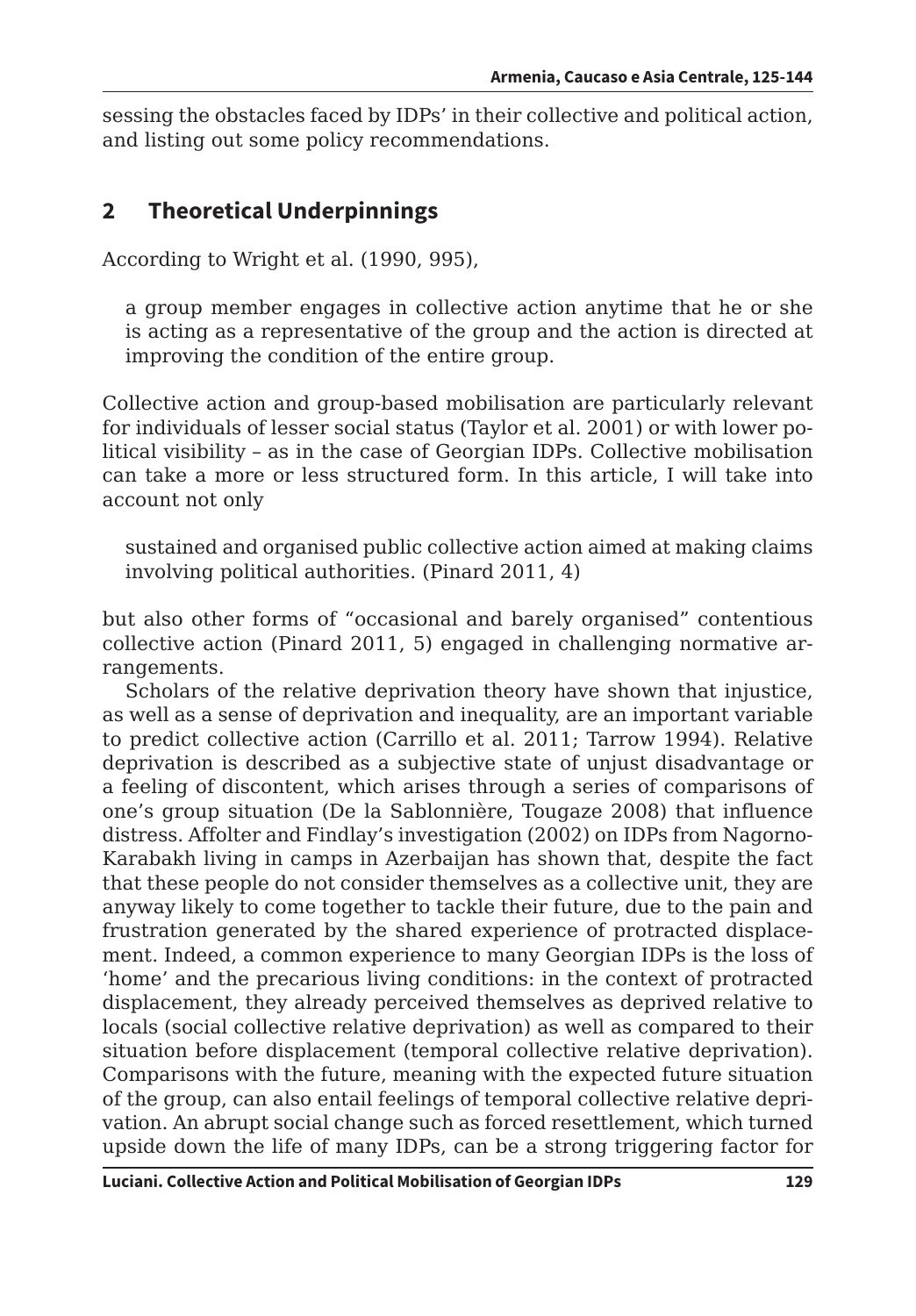grievances and feelings of deprivation. On top of that, the promises made by the MRA on how resettlement would improve IDPs' living conditions generated false hopes and expectations, which were not met by the actual implementation of the State Strategy.

In collective centres, large numbers of IDPs had been living together for a long time. Social exclusion and the hardship of living conditions have imposed on IDPs the necessity of putting in place self-organisation strategies, which have strengthened social networks among residents of the same collective centre (Kabachnik et al. 2010, 317). Against this background, I hypothesise that, when confronted to eviction, IDPs developed group-based feelings of relative deprivation, meaning the perception that one's entire group is being deprived (Runciman 1966, 34). In turn, this might have fostered collective action in response to forced resettlement (Van Zomeren et al. 2008).

Finally, in order to spur collective action, grievances generated by relative deprivation need to become politicised. When the group experiencing deprivation has a concrete target for blame attribution or can identify a particular culprit, participation in protests will be higher because the costs of mobilisation decrease, as the boundaries of the action to undertake are defined (Commercio 2009, 511). This specific blame attribution is possible in the case of Georgian IDPs, since the origins of deprivation are identified with the new housing policy implemented by the MRA. As one of the interviewed IDPs framed it:

resettlement was a nightmare. It was worse than when we left Sukhumi7 because at that time we had hope that we would come back. This time it was not the enemy's fault, but the fault of our own government. (Roza, 71, F, pensioner, civil society activist, forcibly resettled)

## **3 Methodological Note**

With these assumptions, we can now dig into the analysis of IDPs' responses to forced resettlement. The analysis is based on empirical material gathered during a fieldwork conducted in Tbilisi, between February and April 2016. I will build on qualitative content analysis of data issued from two sets of in-depth semi-structured interviews.

The core of the interviews consists of a case study of seven IDPs (2 men and 5 women, aged 34-71) from Abkhazia, having experienced reset-

**<sup>7</sup>** The usage of this name (as well as of the names of other geographic locations in Abkhazia) is disputed by the conflicting sides. In Georgian, the capital city of Abkhazia is known as Sokhumi, while the Abkhaz/Russian use is Sukhum. In this article, the English form Sukhumi is used out of commodity.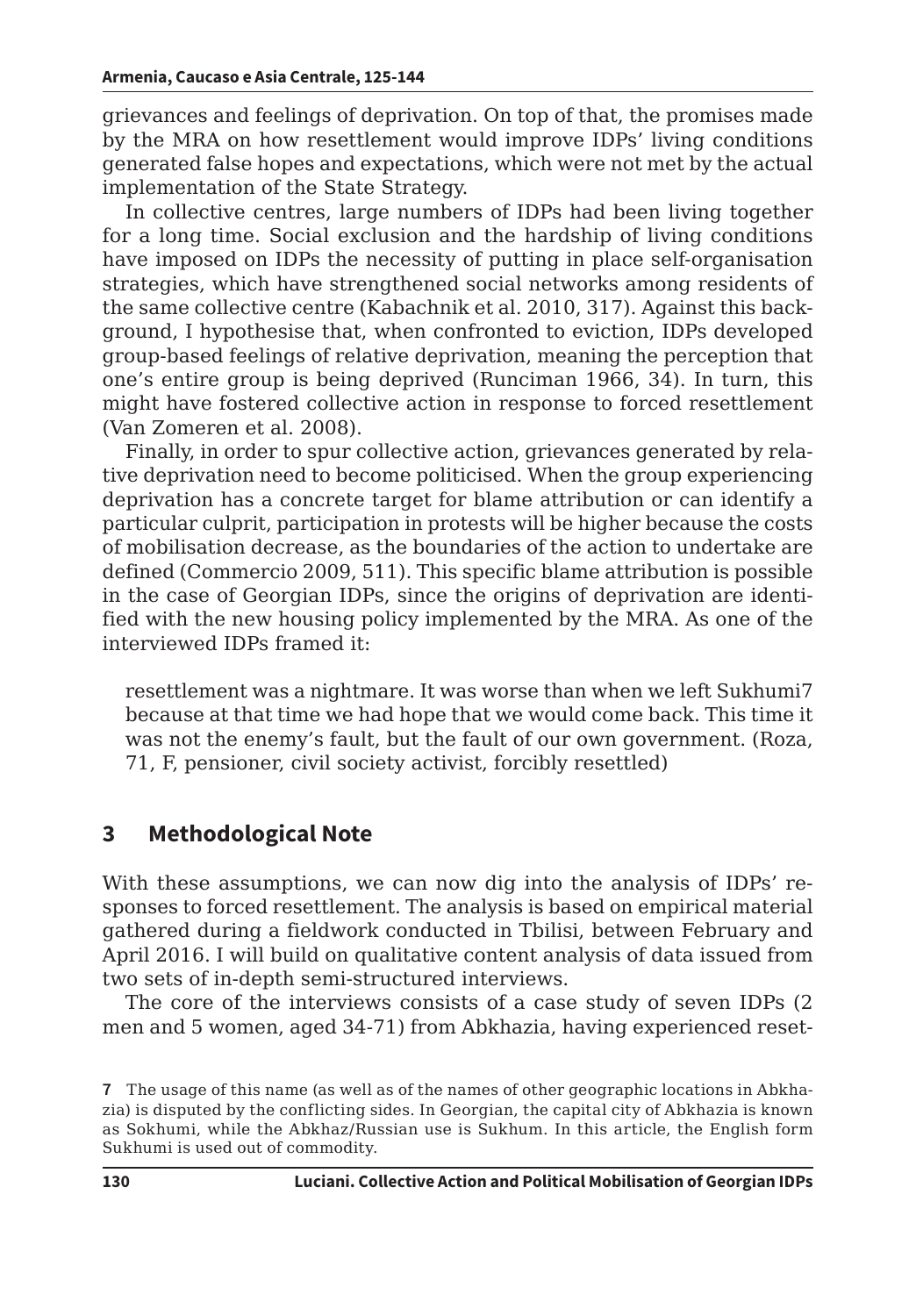tlement under the State Strategy. They had been living since 1992 in a collective centre in Old Tbilisi (Ortachala): the former Institute for Health Resort Studies, hosting 23 IDP families from Abkhazia. On 18th August 2011, after being given an eight-day prior notification, all families were forcibly evicted and resettled to a Soviet-era format kindergarten, located in the Vazisubani micro-district (North-Eastern outskirts of Tbilisi). Other families from a different collective centre were also resettled in the same building, for a total number of 37 families now living in the new accommodation. Flats made available in the former kindergarten are now private ownership of IDPs. This case of eviction was reported by the Georgian media and addressed in a statement by the Public Defender (Ekho Kavkaza Эхо Кавказа, 12 August 2011), as residents were registered in the building officially and it was known that private investors had an interest for it.

Complementary insights were gained through an additional set of eight interviews conducted among IDPs from Abkhazia living in collective centres (but who did not experience resettlement), IDPs living in private accommodations, IDP political leaders and representatives of NGOs (2 men and 6 women, aged 26-70). Interviews were conducted in Russian and English, recorded and transcribed. They are quoted in the article in inverted commas, with indications about the respondent's name, age, gender, professional status and living arrangement (when relevant). I complemented and triangulated the empirical data with secondary sources such as reports and news articles, in order to embed the single case-study in a wider context and back the validity of the findings.

The conducted research constitutes an exploratory study. As the selected sample of interviews is not representative, the conclusions of this article are not meant to be generalised to the wider Georgian displaced population. They pinpoint some trends in IDPs' collective and political action in response to changing housing policies, in order to provide insights for further investigation on the topic.

## **4 IDP Responses to Forced Resettlement**

I identified four types of response strategies put in place by IDPs in Tbilisi in the aftermath of resettlement. Despite the expectation that group-based feelings of relative deprivation would trigger collective action, most of the IDPs interviewed in the framework of the case study showed an overall passive acceptance of resettlement. Nevertheless, some of the respondents put in place different kinds of responses, ranging from individual actions aimed at improving the group's conditions, to conventional forms of protest and political mobilisation. Other IDPs were also involved in unconventional and violent episodes of contention (both individual and collective).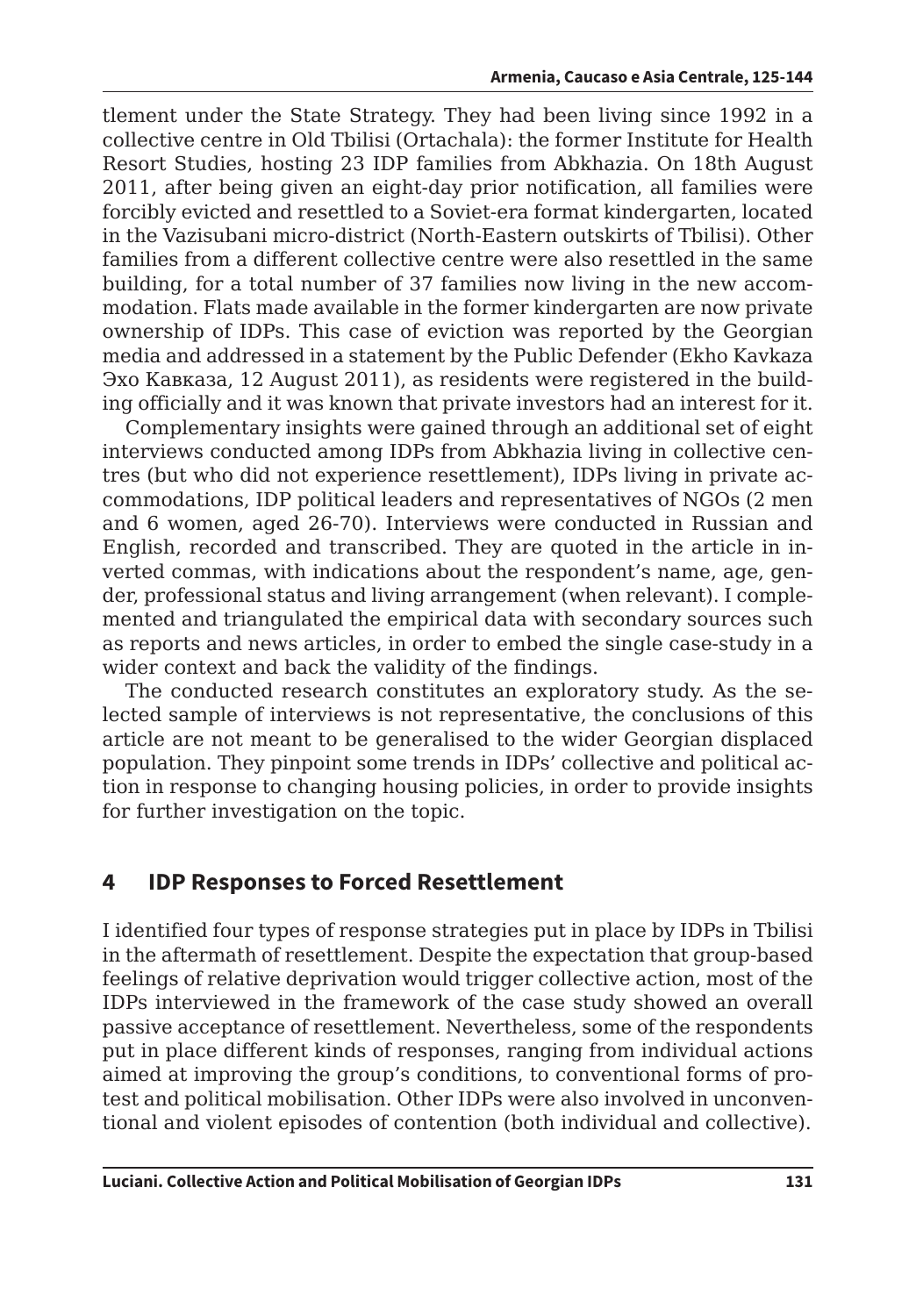#### 4.1 Passive Acceptance

Even though the way in which interviewed IDPs from the case study were evicted from the collective centre constituted a blatant violation of their rights, most of them did not actively resist their forced resettlement:

We did not have any other solution, so we moved. I did not think that it would be possible to protest, there was no chance. That was the order. (Ia, 70, F, pensioner, forcibly resettled)

Another respondent, who, in the new accommodation, was given a single room for herself and her two elderly parents recalled:

The distribution of flats in the new accommodation was not fair, people were not satisfied. But I did not even try to change my room, my parents were old already. (Lia, 50, F, unemployed, forcibly resettled)

Moreover, interviewed IDPs showed scepticism about the possibility of resisting to forced resettlement and about the efficacy of IDP collective action in general.

If IDPs can come together to claim their rights? No. We cannot do anything to improve our situation. (Shorena, 57, F, unemployed, forcibly resettled)

Protesting does not work: we protested when electricity was cut down, but it did not help. (Temo, 34, M, unemployed, forcibly resettled)

One of our respondents explained that she tried to contest resettlement by asking for an alternative accommodation or for financial compensation. However, she did not succeed:

I did not want to move, nobody wanted, but we did not have any other solution. I asked to be resettled somewhere closer to the centre but it was not possible. I was offered 10,000 GEL to buy a flat but did not take them. With that you cannot afford anything [in Tbilisi]. (Eteri, 65, F, unemployed, forcibly resettled)

#### 4.2 Individual Actions Undertaken on Behalf of the Group

Evidence to counter this general passiveness nevertheless emerged from the interviews. Even though she was unable to prevent the eviction from the collective centre, one of the respondents (Roza, 71, F, pensioner, civil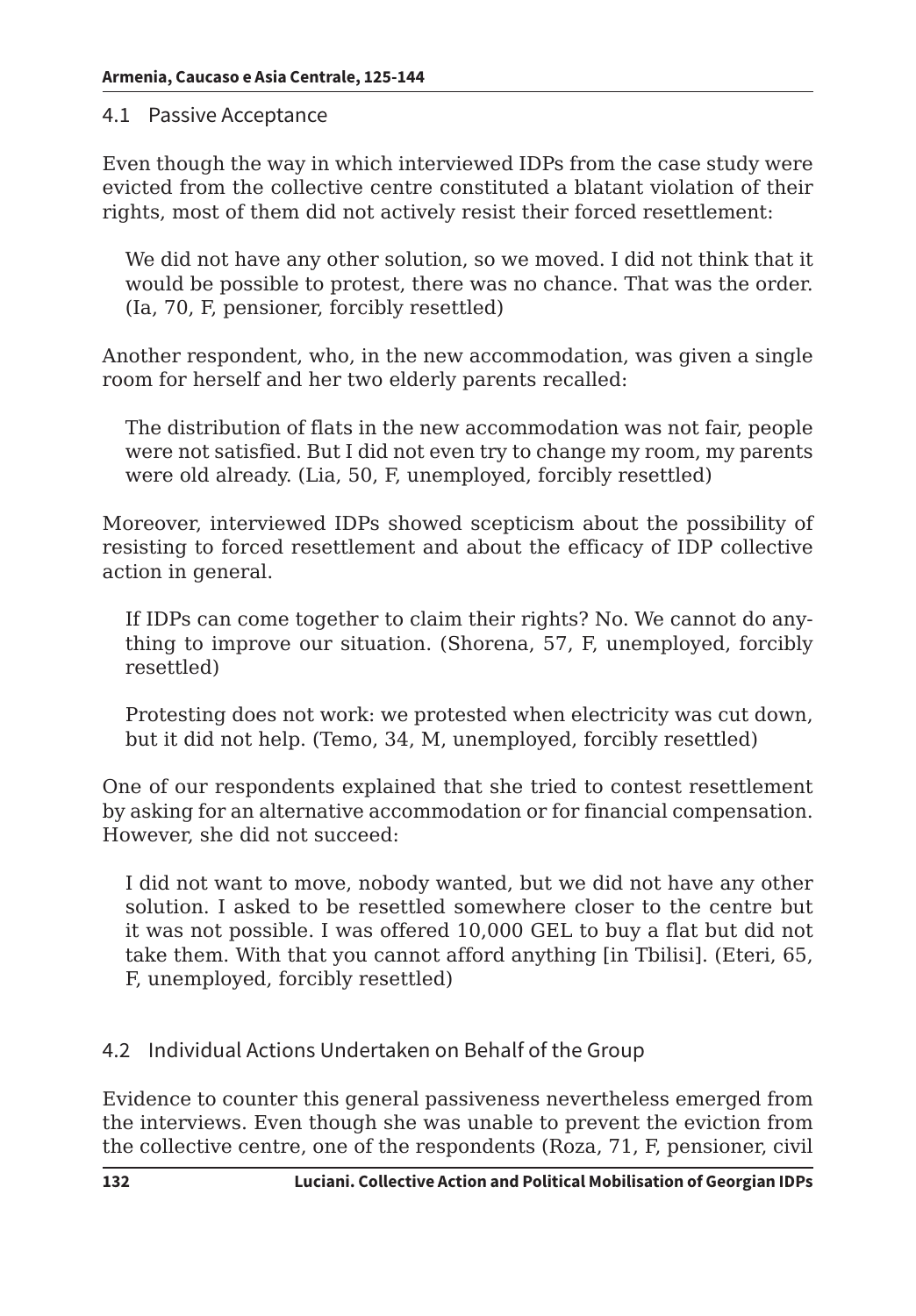society activist, forcibly resettled), who had been involved in civil society, conflict-resolution and humanitarian activities since her displacement from Abkhazia, showed a proactive attitude in the aftermath of resettlement. On her own initiative, she set up a residents' committee, gathered signatures for petitions and wrote statements on behalf of the group to negotiate with the MRA and gradually obtain improvements of the living conditions in the new settlement.

We need to fight. When we moved here I organised a residents' committee, I was chosen as a representative. I ran from office to office to ask to improve our conditions. One day some people from Saakashvili's National Party [the ruling party at the time of the events recounted] came here, when we did not have gas, and asked me "What is your attitude towards the government?" I answered "A very bad one. But it can change if you do this and that…" So then they fixed the gas system, they even set up a yard where the children could play. They set up the landline because we did not have one. [...] After many statements, many petitions something is progressing. We will see. (Roza, 71, F, pensioner, civil society activist, forcibly resettled)

The interviewees confirmed that, as the State Strategy was being implemented, representatives of collective centres started to actively communicate with and relate to the MRA, primarily to try to negotiate better conditions in resettlement. For IDPs in Vazisubani, this kind of initiatives was facilitated by the fact that all families were resettled together, and that the collective nature of their dwelling was retained.

A similar example of this behaviour was observed in a collective centre located in P. Saakadze Street (Tbilisi); in 2009, its residents (over 100 IDPs from Abkhazia) resisted their resettlement to a different region and opted for privatisation of the building – even though it was a collapsing facility meant to be demolished. IDPs were hoping that, in the future, the MRA would offer them an alternative housing solution in Tbilisi. However, the ministerial authorities now consider that IDPs are 'satisfied', even though they are stuck in a life-threatening building. Ira (46, F, unemployed, collective centre), a resident of the collective centre, continues to struggle to change the status quo and claim better living conditions for her fellow residents. As she stated,

For five years I have been speaking to everyone in the Ministry [MRA]. They all know me.

Initiatives such as petitions, statements, meetings with government officials can indeed be classified as forms of collective action, where an individual is acting on behalf of the group in order to improve the group's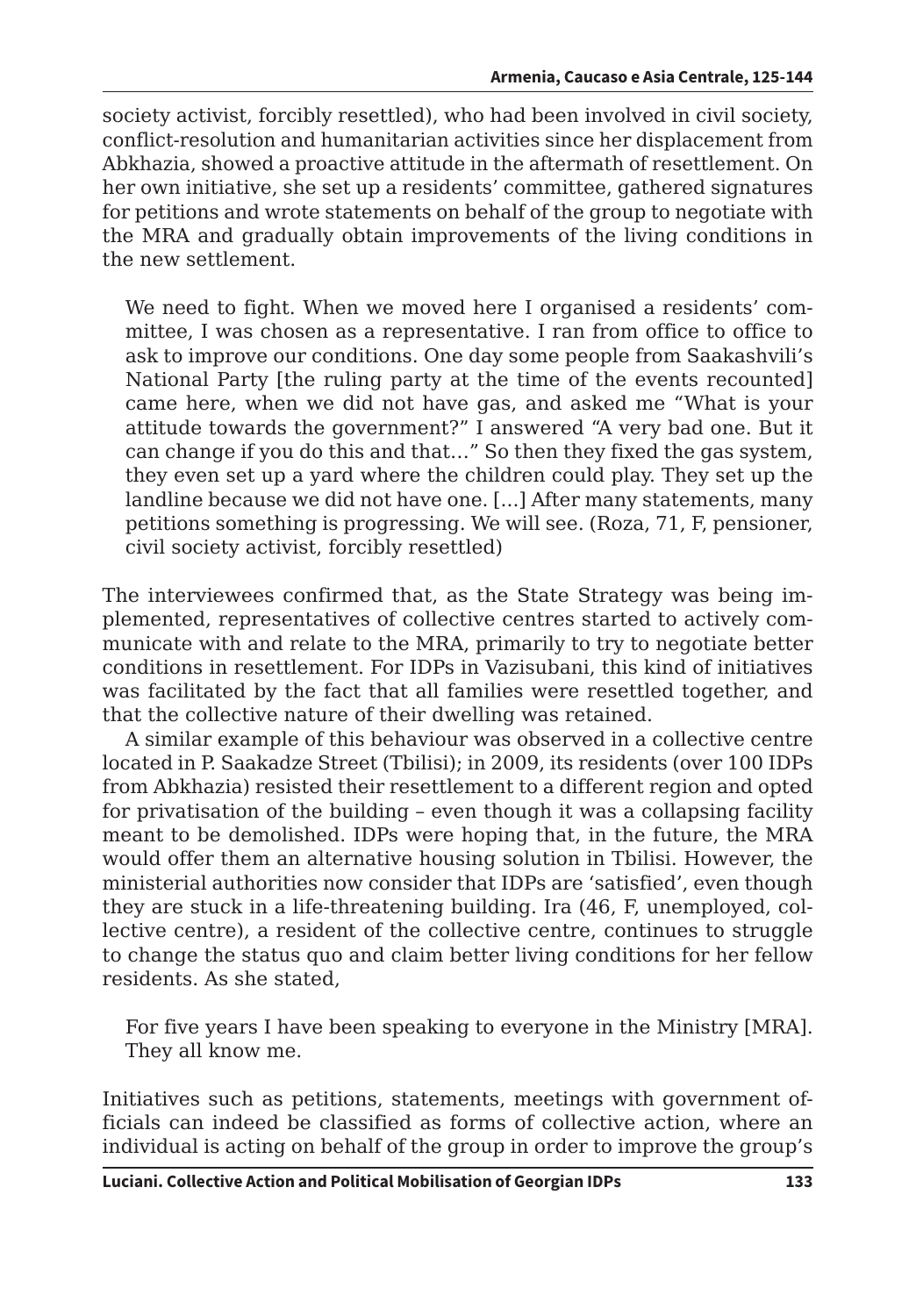situation; however, they constitute merely reactive coping strategies that allowed IDPs to adapt to their new situation once their forced resettlement had already taken place.

#### 4.3 Conventional Forms of Political Mobilisation

Another part of the Georgian displaced community was involved in proper forms of protest aimed at challenging resettlement: demonstrations and sit-ins were held in Tbilisi. Already in the summer of 2010, a structured campaign was initiated by IDPs, leading to the creation of a 'Civil Movement of IDPs' in September 2010. Representatives of certain opposition parties, including the Conservative Party and the Popular Party (Kavkaz-Uzel Кавказский Узел, 2 February 2011), also supported this coalition of NGOs and activists. One of the tasks of the movement was to visit collective centres in Tbilisi in order to inform IDPs about the State Strategy and their rights. The Civil Movement was still active in January 2011, when a new wave of evictions started: rallies and demonstrations were organised in front of the MRA and the Parliament of Georgia, though gathering no more than 200-300 IDPs (Markedonov 2011; Vekua 2011). The Civil Movement was actually seen as 'very marginal' by knowledgeable observers belonging to the IDP community (Julia Kharashvili, e-mail to the Author).

As a demonstration of the low visibility of IDP mobilisation, only one of the respondents was aware that other IDPs were staging protests in 2010- 11 – being herself personally involved. Political leader and specialist Lela Guledani, also an IDP woman from Abkhazia, recalls that

in 2011 there were many episodes of rights violations. […] I was there when this happened, trying to defend the rights of IDPs. But it was difficult, because the government was not open to dialogue, the Ministry [MRA]'s doors were closed, no chief of department ever came to speak to us, we could not get any answers; there was no communication at all.

IDPs interviewed in Vazisubani might have been unaware of the ongoing protests due to a general lack of access to information among IDPs living in collective centres (Gogishvili 2015). As reported by different media (Эхо Кавказа *Ekho Kavkaza*, 12 August 2011; *Civil.ge*, 12 August 2011), the eviction of the former Institute for Health Resort Studies on 18 August 2011 occurred almost simultaneously with the eviction of Hotel Abkhazia (15 August), a collective centre inhabited since 1991 by IDPs from South Ossetia. Being offered a new accommodation in the city of Rustavi, in a building still under construction, the residents of Hotel Abkhazia led a campaign to stop the process of eviction, which was also joined by representatives of opposition parties and human rights defenders from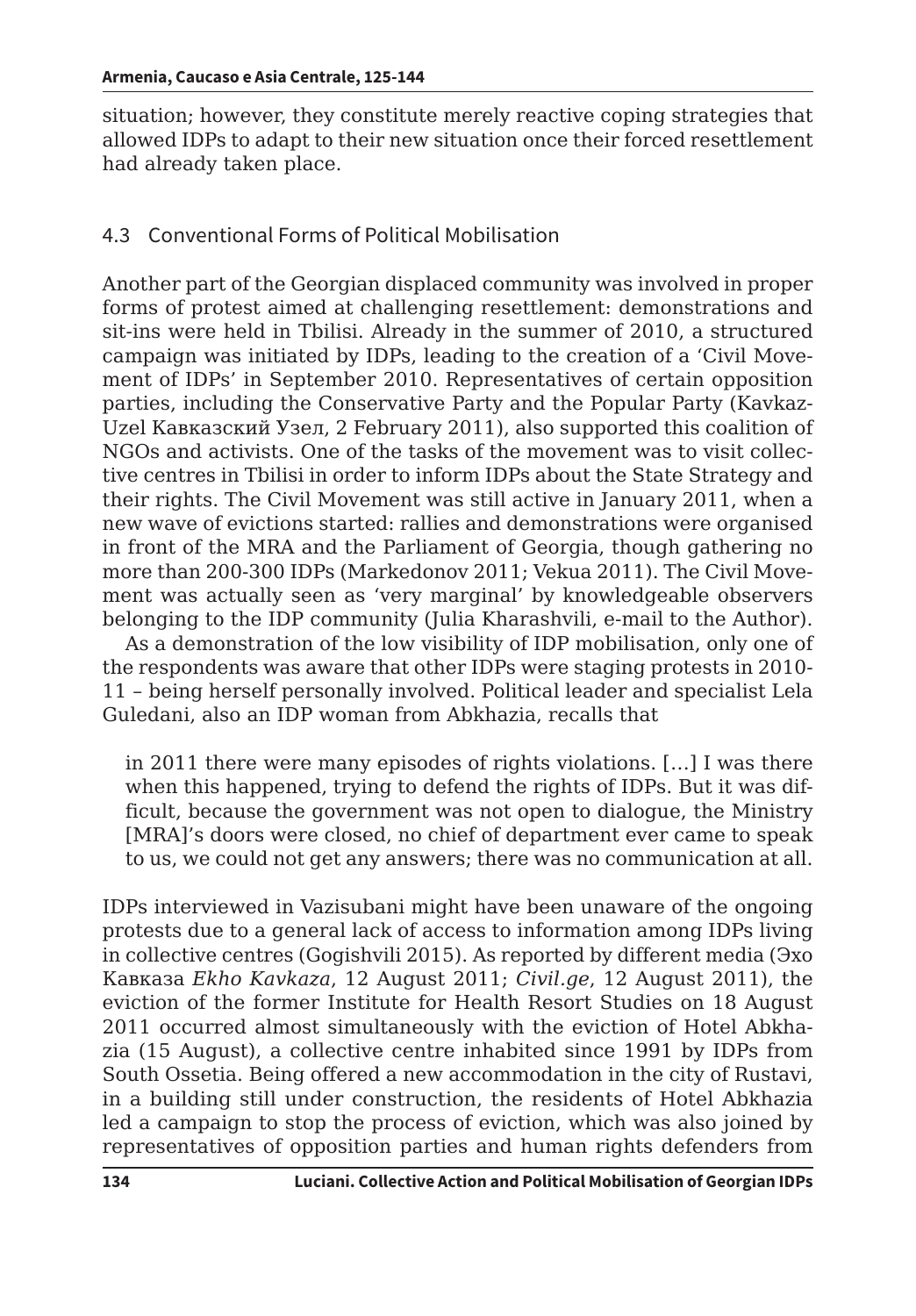Georgia's Young Lawyers Association. However, when asked whether they heard about demonstrations or actions initiated by other IDPs against resettlement, none of the respondents in Vazisubani mentioned this campaign.

## **5 Unconventional Forms of Contention**

In challenging their forced resettlement, IDPs in Tbilisi were also involved in more unconventional episodes of contention. These were spontaneous and isolated one from another. Due to the despair and probably also to the difficulties faced by IDPs in making their voice heard and their rights respected, some of the protests against resettlement came out in quite violent forms. In August 2010, four IDPs sewed their mouths shut in protest (Radio Free Europe/Radio Liberty, 25 August 2010). They were part of a group of 10 IDPs from Abkhazia taking part in a hunger strike to protest forced resettlement from Tbilisi to Potskho Etseri village. This was an extreme demonstration of how IDPs were "epitomizing their silenced subjectivity at the hands of the state" (Kabachnik et al. 2014, 8).

This episode was followed by an even more violent and emblematic act of protest. As interviewee Lela Guledani recalls, "one woman committed suicide in front of the MRA". Nana Pipia, an IDP woman from Abkhazia, set herself on fire outside the ministerial building in Tbilisi in October 2010 (Radio Free Europe/Radio Liberty, 29 October 2010). Previously, she had set camp with several dozen IDPs from a collective centre, demanding that minister Subeliani should either step down or re-house them in Tbilisi. According to reports, the woman had complained to a senior ministry official that the housing in Western Georgia, which was offered to them, did not offer employment opportunities or provisions for growing food, and nothing in the vicinity but grass. The official answered: "Then you can live on grass".

## **6 Discussion of the Results**

In light of the findings, it is possible to argue that, even though forced resettlement triggered feelings of relative deprivation among IDPs, these did not translate into widespread or sustained collective action. The level of participation of IDPs in collective and political action aimed at challenging forced resettlement (and the State Strategy) was very low. Most IDPs did not mobilise at all, and even those who took action did not manage to prevent forced evictions from taking place. Moreover, the findings suggest that Georgian IDPs are bound to resort to unconventional, extreme and violent forms of collective action and protest in order to voice their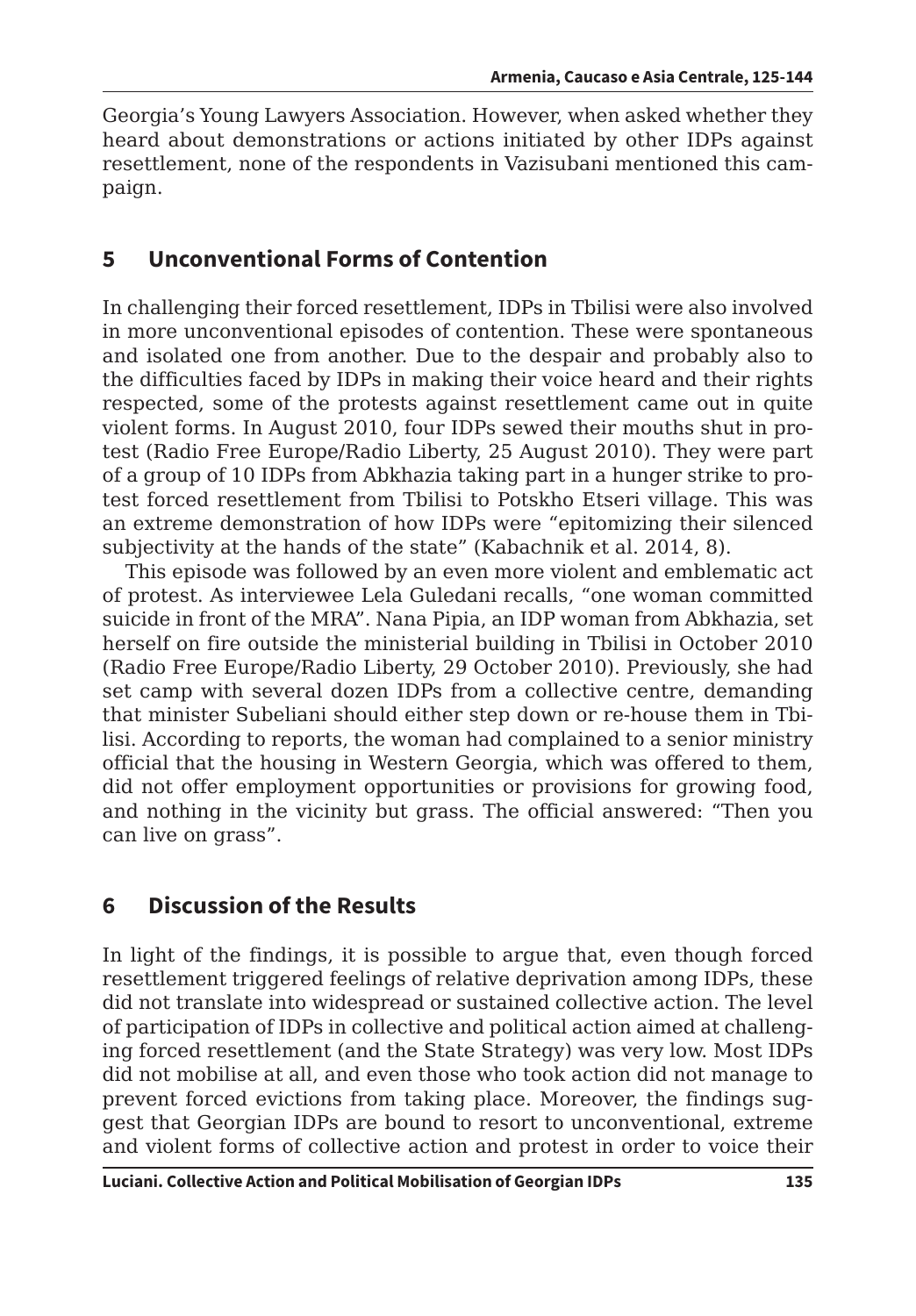grievances, under the impossibility of claiming their rights through conventional political structures. In the case of the State Strategy and the resettlement policy, the governmental institution (MRA) which was supposed to represent IDPs acted in violation of their rights and interests, while the support shown to IDP demonstrations by the representatives of certain political parties did not bring concrete outcomes. Overall, mobilisation of (part of) the IDP community only had very indirect effects on the State Strategy: under the Action Plan 2012-14 (Public Defender of Georgia 2013, 9), housing solutions in Tbilisi were finally made available for resettled IDPs. However, the general approach of the State Strategy, based on the privatisation principle, remained unchanged.

Reasons for the failure of IDPs' collective action can be found in the way in which the Georgian government voluntarily failed to address IDP needs for integration in the local communities – thus undermining IDPs' capacities for socio-political participation. Since the beginning of the 1990s, political participation of IDPs has been rather limited. This was due to previous restrictions on electoral rights, but also because the so-called 'governments in exile' (the Abkhazian government in exile and the Provisional Administrative Entity of South Ossetia) did not fulfil a truly representative role for the displaced population, nor were they oriented to solving their problems (cf. Conciliation Resources 2009; WPRC 2012). Moreover, IDPs are still widely seen by politicians as a source of 'easy-to-get' electoral votes, and pay special attention and visits to IDPs (especially to those living in collective centres and compact settlements) during electoral campaigns (Salukvadze et al. 2013, 58) – as respondents also confirmed.

Notwithstanding its 'integration-oriented' approach, the State Strategy posed a serious threat to all the efforts that had been previously made (primarily by civil society organisations) on the level of political participation of IDPs. As reported by the Women's Political Resource Center,

the violation of human rights [during forced evictions] highlights how the lack of consultation and participation of IDPs clearly results in adverse consequences for this population, with negative implications for further participation in public life. (WPRC 2012, 51)

An additional explanation for the failure of IDPs' collective action is rooted in the very nature of the IDP status and social identity. The so-called 'IDP identity' is merely an institutionalised, bureaucratical construction (Koch 2015; Zetter 1991) resulting from the perspective of external actors (the government, humanitarian agencies, the non-IDP population), as well as of individuals forming the labelled group. The latter may display different responses to this categorisation, either drawing political solidarity and status from it, or rejecting the label entirely (Zetter 1991). Because the constructed and heterogeneous nature of the displaced community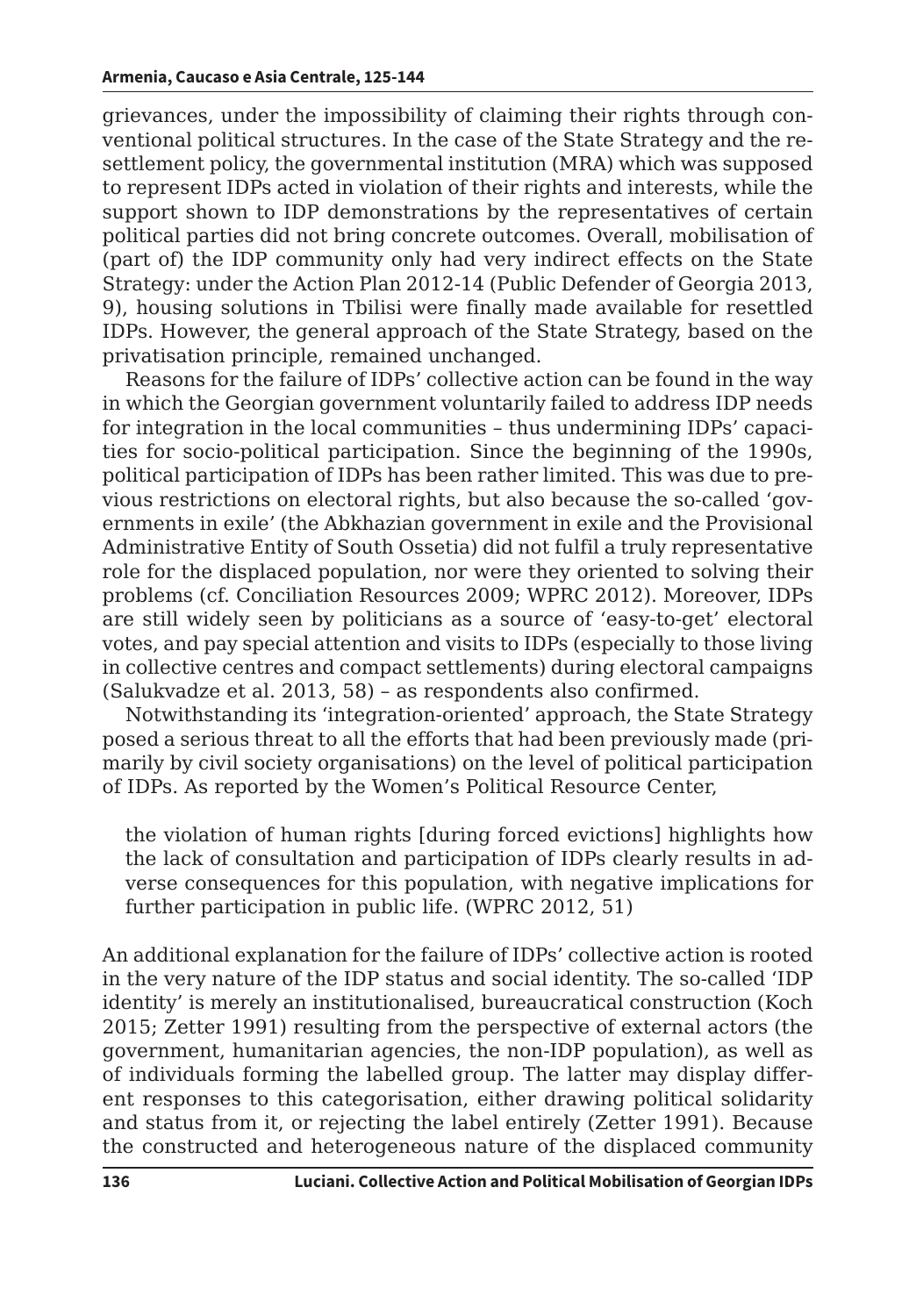(Kabachnik 2010), the identity factor does not work as a glue that ties IDPs together. The interviews suggested that 'being an IDP' is seen as a stigma (see Link, Phelan 2011), rather than as a positive social identity that encourages self-identification (Tajfel, Turner 1986):

The word 'internally displaced' sounds so offensive, so humiliating to me. I always just say that I am from Sukhumi. My relatives, when they were students, they were ashamed to say to their course mates, to their friends, that they are IDPs, that they live in a collective centre... [...] The living conditions, the social status affected the younger generations too, because it was so humiliating. (Roza, 71, F, pensioner, civil society activist, forcibly resettled)

Another respondent shared the same view:

IDPs are not a socially or politically mobilised group because they are ashamed of their status, they do not want to talk about it, they hide it. (Nika, 26, M, employed, private accommodation)

The IDP status is therefore associated to negative characteristics, such as the harshness of living standards and the low socioeconomic conditions, and to other factors that might fuel stereotypes, such as the adverse attitude of the local community:

As soon as I say that I am an IDP nobody wants to hire me anymore. (Nana, 45, F, unemployed, collective centre)

According to respondent Alla Gamakharia, a woman IDP from Abkhazia who founded the NGO Fund "Sukhumi" (based in Kutaisi), this stigma also deters IDPs – in particular women – from participating in civic and political life, even at the local level and in areas where IDPs reside compactly.

Most important, the State Strategy remains rooted in a 'bureaucratic' conception of integration (Dunn 2012) limited to one single aspect: housing. This approach overlooks other priorities such as employment, access to resources and livelihood opportunities – which on the long-term are likely to influence the socioeconomic integration and political participation of IDPs. But the political payoffs deriving from the provision of housing for the victims of displacement very often push governments to leave aside the more complicated (and less visible) process of integration (Gilbert 2004). One of the resettled IDPs in Vazisubani summarised:

the real issue [for her family] is not the housing conditions, but the fact that we are unemployed. (Shorena, 57, F, unemployed, forcibly resettled)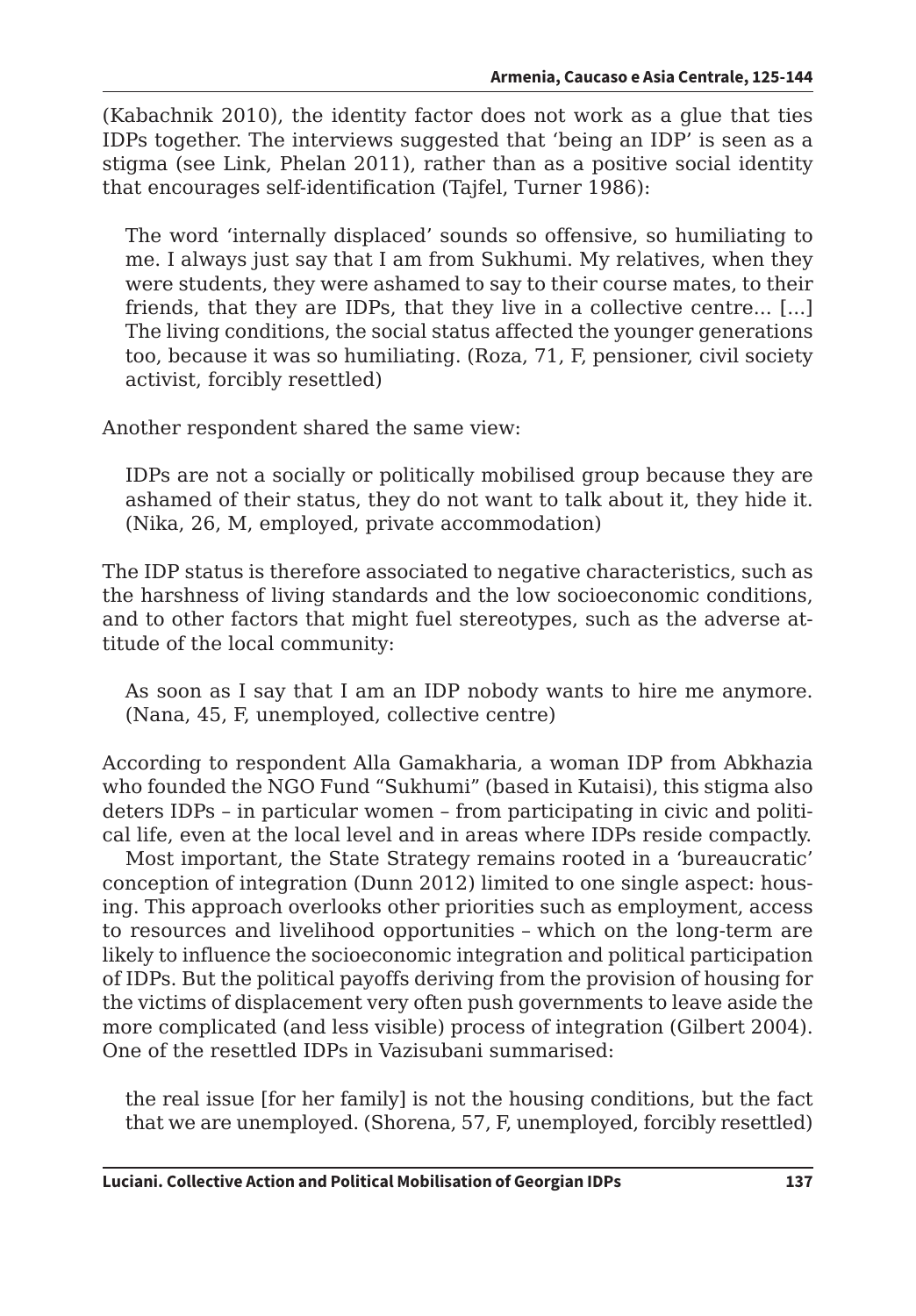The intersection of specific characteristics – such as (un)employment, housing conditions, age or gender – can indeed determine a more or less disadvantaged situation for IDPs, which in turn influences their capacity for political participation. As respondent Lela Guledani explained:

IDPs who do not have their own properties live as if one day they will have to move again and leave everything. 23 years passed and people remained in collective centres and have no information about what will happen to them in the future. They are afraid to be resettled to another place. They still feel displaced and that is why they do not have motivation [for political action].

It is interesting to spend a few last words on this respondent's attempt to create a political party called IDP Party (დევნლთა პარტია Devnilt'a partia) in 2015. One of the party's objectives was to raise the state budget for IDP issues and to make IDPs a priority for the government. Besides, the party's highest aim was to work on peaceful solutions for the conflicts in Abkhazia and South Ossetia and to achieve sustainable return of IDPs. However, due to lack of resources and limited visibility in the media, the party did not manage to mobilise IDPs, especially outside of Tbilisi (Nikuradze 2016). While Guledani hoped that the party would be able to participate in the Parliamentary elections in October 2016 through cooperation with the ruling (Georgian Dream) party, her efforts failed – proving that political action and participation of IDPs are an open challenge deserving further research.

## **7 Conclusions**

This article has provided insights on how Georgian IDPs in Tbilisi responded to a controversial housing policy implemented by the government as of 2010. Based on qualitative data issued from in-depth interviews, the article has identified four response strategies, analysed their forms and efficacy, and pinpointed some trends in IDPs' collective and political mobilisation. The present conclusions summarise the article's main findings and provide policy with possible recommendations for further action on IDP issues.

On the one hand, this article has shown that human rights violations perpetrated upon IDPs by the ministerial authorities during forced evictions, together with the discrepancy between expectations and outcomes of resettlement, fuelled the potential of relative deprivation among the displaced community. The actions of individual IDPs, as well as the demonstrations initiated against forced resettlement in 2010-11, prove that a high level of relative deprivation can trigger mobilisation in favourable circumstances (for example when a significant shift takes place on the policy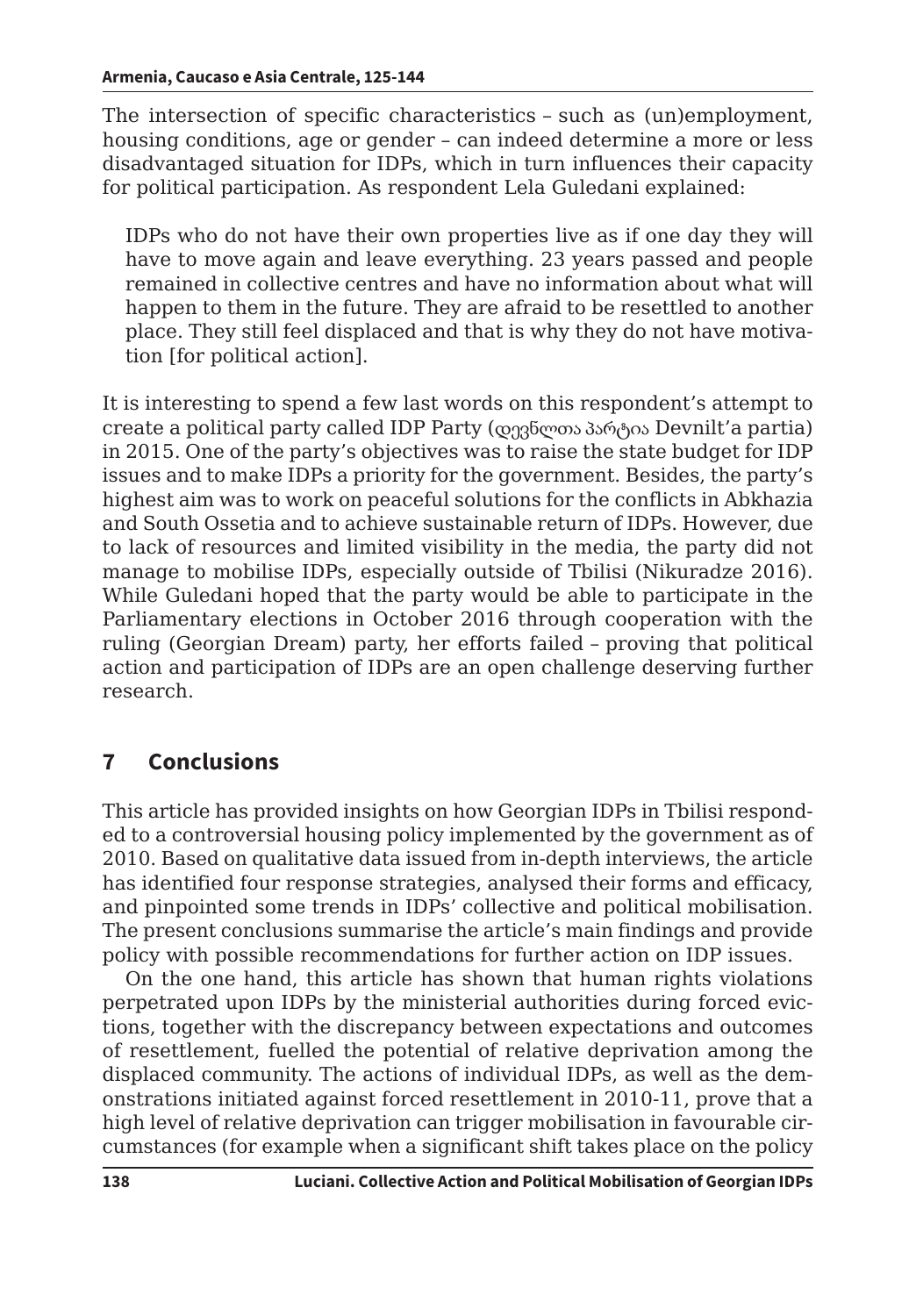level). On the other hand, mobilisation among the displaced community remains limited and inefficient. IDPs have a very low level of influence on the decision-making processes, and struggle to express their claims through conventional political structures; this is why their mobilisation sometimes translates into extreme or violent acts of protest. Besides being the result of structural obstacles, limited collective and political action among IDPs can also be explained by the bureaucratically constructed nature of their social identity: as the IDP status is perceived as a social stigma, it provides scarce motivation for individual self-identification with the community, while hindering the development of collective solidarity.

In order not to fuel grievances and to break the circle of passive dependence on top-down decisions, the Georgian government should engage in genuine consultation with IDPs on issues that matter to them. With regards to the violations of IDPs' fundamental rights, the Government should ensure accountability and guarantee that IDPs can exercise their right to compensation and effective remedy. For future policy developments, permanent mechanisms of consultation and cooperation with civil society organisations and informal groupings of IDPs should be put in place to ensure that their voices are taken into account at all stages of the decision-making process.

On a final note, the article has argued that the capacity for collective action and political participation among IDPs still remains heavily dependent from the policy measures implemented by the Georgian government, and more particularly from the concept of integration that these policies convey (cf. Kabachnik et al. 2015). In 2016, 39% of IDPs were recorded as having already received durable housing (USAID 2017), even though these numbers are difficult to verify. However, the Government should ensure that a holistic approach with regards to IDPs integration is put in place, which takes into account not only housing, but also less straightforward issues such as employment, access to resources and infrastructure, longterm psychological and social assistance. Without such a comprehensive policy, IDPs' integration in the local communities will hardly be achieved, as well as their full-fledged involvement in the civic and political life of the country. Still, the reshuffling of the Georgian government and ministries announced in June 2018 by the new Prime Minister Mamuka Bakhtadze does not send encouraging signals. The MRA is expected to be dismantled and have its functions divided, with the Infrastructure Ministry taking over the settlement of the IDPs, the Interior Ministry migration issues, and Ministry of Health, Labour and Social Affairs take care of social policies (*OC Media*, 26 June 2018). Even though it is still too soon to make conclusions, the Government of Georgia should take the necessary measures to avoid that the disbandment of the specific agency responsible for IDPs leads to further 'siloization' of the integration policies addressed to this population or to serious budget cuts for IDP issues.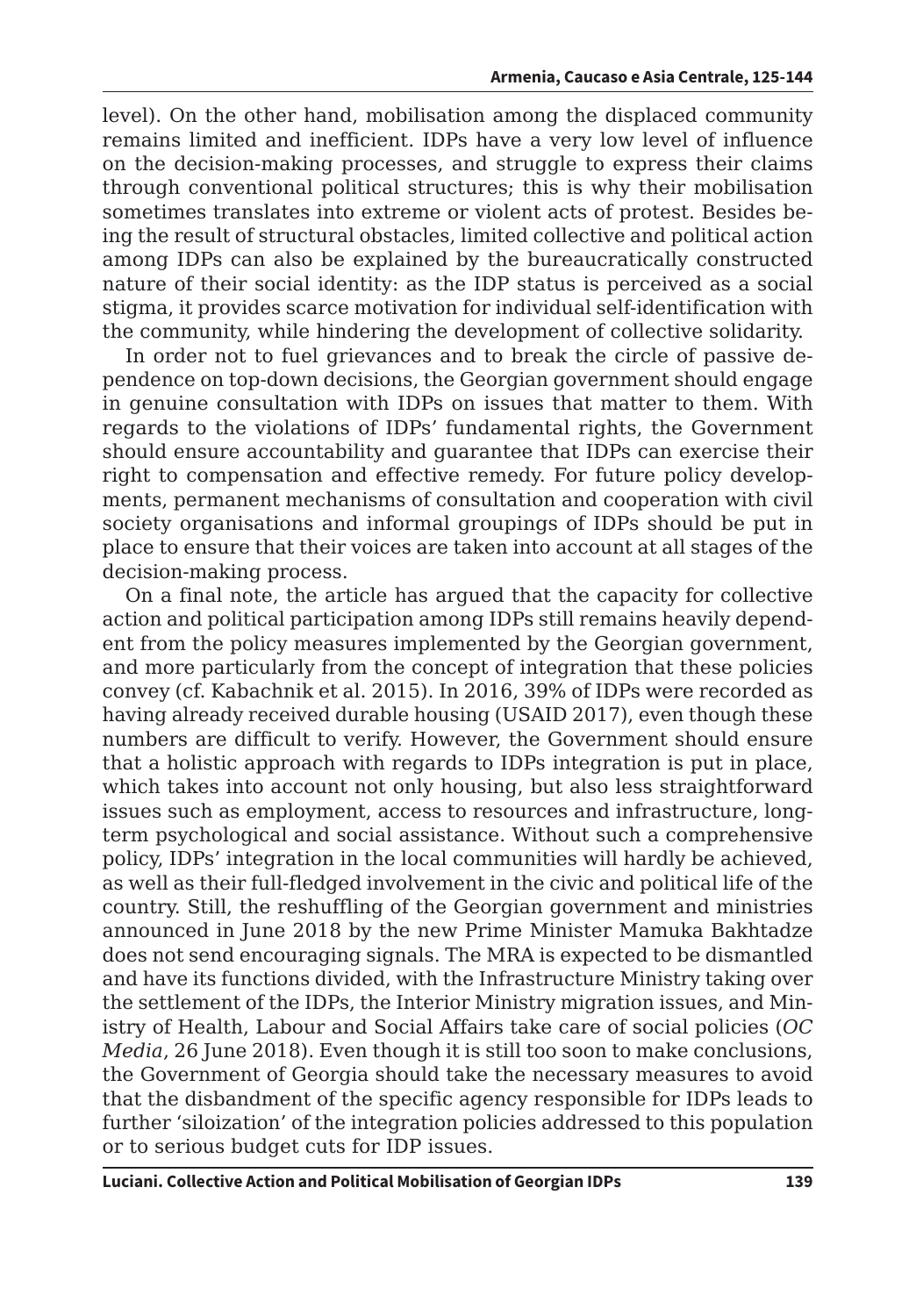### **Bibliography**

- Affolter, Friederich W.; Findlay, Henry J. (2002). "Assessment of Mobilization and Leadership Challenges in Azerbaijani IDP and Refugee Camps". *Convergence*, 25(4), 37-52.
- Amnesty International (2011). *Uprooted Again. Forced Evictions of the Internally Displaced Persons in Georgia* [online]. URL https://reliefweb.int/sites/reliefweb.int/files/resources/eur560052011en.pdf (2018-02-19).
- Broers, Laurence; Iskandaryan, Alexander; Minasian, Sergei (2015). *The Unrecognised Politics of De Facto States in the Post-Soviet Space.* Yerevan: Caucasus Institute and International Association for the Study of the Caucasus.
- Brookings (2011). *Resolving Internal Displacement: Prospects for Local Integration*. Edited by Elizabeth Ferris. London: The Brookings Institution – London School of Economics.
- Carrillo, Jenny et al (2011). "Relative Deprivation. Understanding the Dynamics of Discontent". Chadee, Darek (ed.), *Theories in Social Psychology*. Chichester: Wiley-Blackwell, 140-60.
- CRRC, Caucasus Research Resource Center (2010). *IDPs in Georgia. Focus Group Report* [online]. URL http://old.crrccenters.org/activities/ research/?id=20 (2018-02-20).
- Comai, Giorgio (2018). "Conceptualising Post-Soviet de facto States as Small Dependent Jurisdictions". *Ethnopolitics*, 17(2), 181-200.
- Commercio, Michele E. (2009). "Emotion and Blame in Collective Action: Russian Voice in Kyrgyzstan and Latvia". *Political Science Quarterly*, 124(3), 489-512.
- Conciliation Resources (2009). *Out of the Margin. Securing a Voice for Internally Displaced People – Lessons from Georgia* [online]. URL https:// www.c-r.org/resources/out-margins-securing-voice-internally-displaced-people-lessons-georgia (2018-02-18).
- De la Sablonnière, Roxane; Tougas, Francine (2008). "Relative Deprivation and Social Identity in Times of Dramatic Social Change. The Case of Nurses". *Journal of Applied Social Psychology*, 38(9), 2293-314.
- Dunn, Elizabeth C. (2012). "The Chaos of Humanitarian Aid. Adhocracy in the Republic of Georgia". *Humanity. An International Journal of Human Rights, Humanitarianism and Development*, 3(1), 1-23.
- Gilbert, Alan G. (2004). "Helping the Poor Through Housing Subsidies. Lessons from Chile, Colombia and South Africa". *Habitat International*, 28, 13-40.
- Gogishvili, David (2015). "Urban Dimensions of Internal Displacement in Georgia. The Phenomenon and the Emerging Housing Policy". *GSSI Urban Studies Working Papers*, 18, 1-25.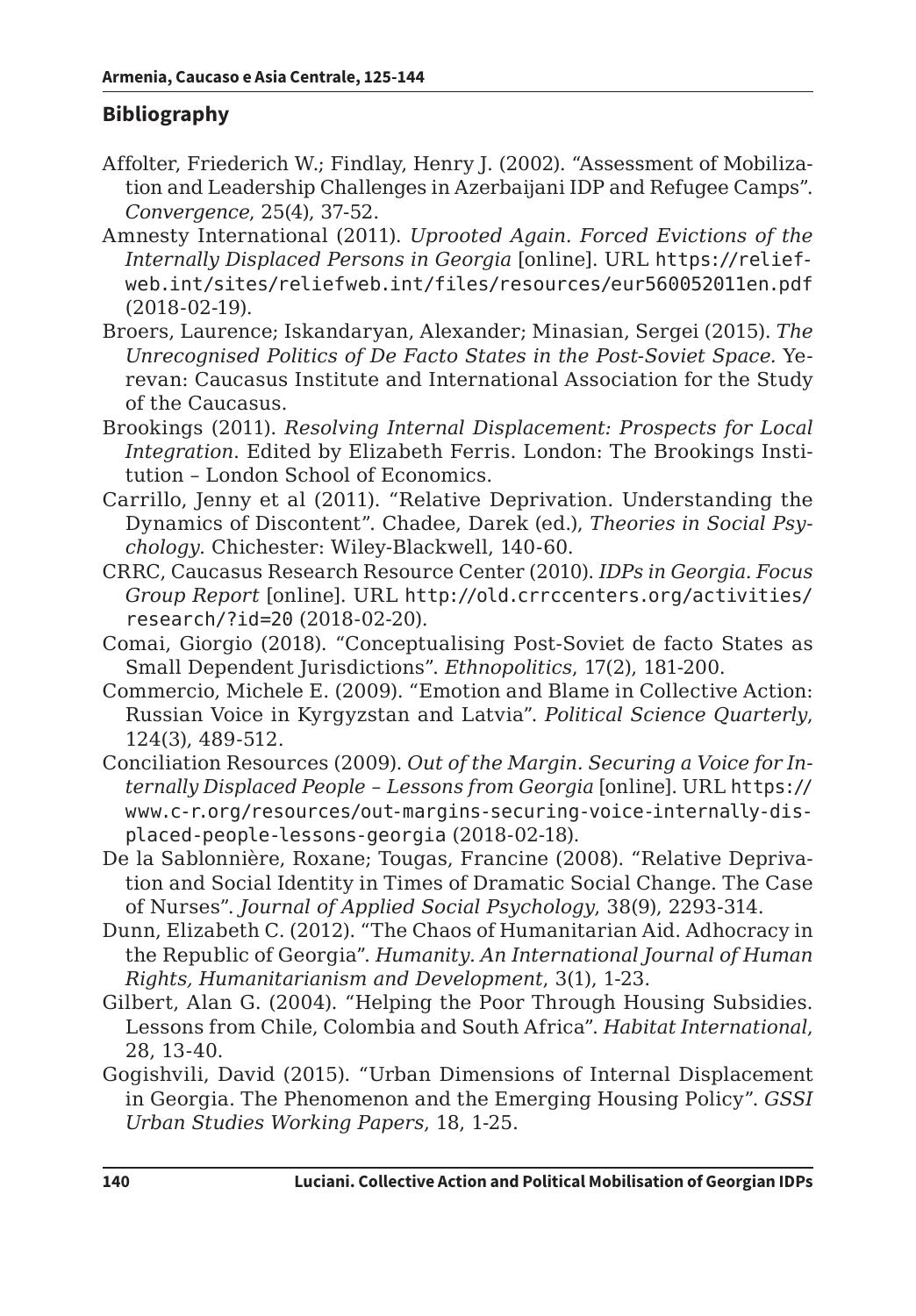- Government of Georgia (2007). *Decree #47 On Approving the State Strategy for Internally Displaced Persons – Persecuted* [online]. URL https://reliefweb.int/sites/reliefweb.int/files/resources/4AD-0801270F49A854925775B00249C34-Full\_Report.pdf (2018-02-19).
- IDMC, Internal Displacement Monitoring Centre (2012). *Partial Progress Towards Durable Solutions for IDPs* [online]. URL http://georgia.idp. arizona.edu/docs/idmc\_georgia\_3\_12.pdf (2018-02-19).
- Kabachnik, Peter; Mitchneck, Beth; Regulska, Joanna (2015). "Return or Integration? Politicizing Displacement in Georgia". Nodia, Ghia; Stefes, Christoph H. (eds), *Security, Democracy and Development in the Southern Caucasus and the Black Sea Region*. Bern: Peter Lang, 183-204.
- Kabachnik, Peter; Regulska, Joanna; Mitchneck, Beth (2010). "Where and When is Home? The Double Displacement of Georgian IDPs from Abkhazia". *Journal of Refugee Studies*, 23(3), 315-36.
- Kharashvili, Julia (2001). "Georgia. Coping by Organizing. Displaced Georgians from Abkhazia". Vincet, Marc; Refslund Sorenson, Birgitte (eds), *Caught Between Borders. Response Strategies of the Internally Displaced*. London: Pluto Press, in association with Norwegian Refugee Council, 227-49.
- Koch, Erin (2015). "Protracted Displacement in Georgia. Structural Vulnerability and 'Existing not Living'". *Human Organization*, 74(2), 135- 43.
- Kurshitashvili, Nato (2012). "The Impact of Socially Ir/responsible Resettlement on the Livelihoods of Internally Displaced Persons in Georgia". *Refugee Survey Quarterly*, 31(2), 98-118.
- Link, Bruce G.; Phelan, Jo C. (2011). "Conceptualising Stigma". *Annual Review of Sociology*, 27, 363-85.
- Lundgren, Minna (2014). "Distant Belongings. On the Maintaining and Creation of Place Attachment Among Georgian IDPs from Abkhazia". *Nordisk Ostforum*, 28(3), 215-37.
- Markedonov, Sergey Маркедонов, Сергей (2011). *Bezhentsy v Gruzii. Mezhdu ideologiei i real'noi politikoi* Беженцы в Грузии. Между идеологией и реальной политикой (Refugees in Georgia. Between Ideology and Real Politics) [online]. URL http://www.kontinent.org/ article.php?aid=4d59bfc98254b (2018-02-18).
- Mooney, Erin; Jarrah, Balkees (2005). *The Voting Rights of Internally Displaced Persons. The OSCE Region*. Washington: The Brookings Institution – SAIS Project on Internal Displacement.
- Nikuradze, Mari (2016). *Georgia. The Exiles' Elections* [online]. URL https://www.opendemocracy.net/od-russia/mari-nikuradze/georgiaexiles-election (2018-02-19).
- Pinard, Maurice (2011). *Motivational Dimensions in Social Movements and Contentious Collective Action*. Montreal; Kingston: McGill-Queen's University Press.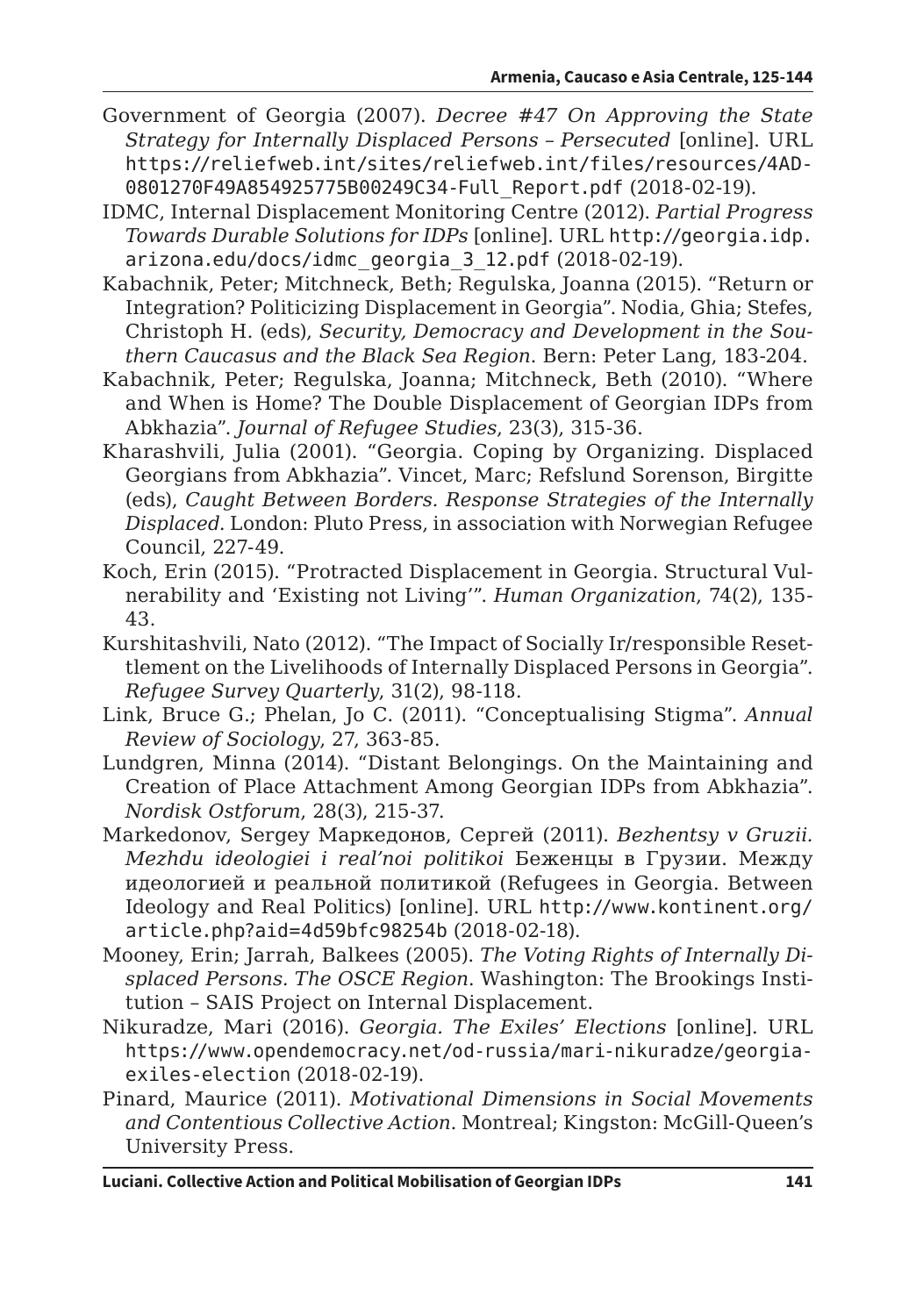- Public Defender of Georgia (2015). "Human Rights Situation of Internally Displaced Persons and Conflict Affected Individuals in Georgia" [online]. URL http://www.ombudsman.ge/uploads/other/3/3767.pdf (2018-07-22).
- Rebosio, Calderon et al. (2016). *Georgia – Transitioning from Status to Needs Based Assistance for IDPs. A Poverty and Social Impact Analysis*. Washington, D.C.: World Bank Group.
- Rokke, Thea (2012). *Political Mobilisation of Georgian IDPs* [MA dissertation]. Oslo: University of Oslo.
- Runciman, Walter G. (1966). *Relative Deprivation and Social Justice. A Study of Attitudes to Social Inequality in Twentieth-Century England*. London: Routledge & Kegan Paul.
- Salukvadze, Joseph; Sichinava, David; Gogishvili, David (2013). "Socioeconomic and Spatial Factors of Alienation and Segregation of Internally Displaced Persons in the Cities of Georgia". *Studia Regionalia*, 38, 45-60.
- Tajfel, Henri; Turner, John (1986). "The Social Identity Theory of Intergroup Behaviour". Worchel, Stephen; Austin, William, *Psychology of Intergroup Relations*. Chicago: Nelson Hall, 7-24.
- Tarkhan-Mouravi, George; Sumbadze, Nana (2006). "The Abkhazian-Georgian Conflict and the Issue of Internally Displaced Persons". *Innovation*, 19(3/4), 283-302.
- Tarrow, Sydney (1994). *Power in Movement. Social Movements, Collective Action and Politics*. Cambridge: Cambridge University Press.
- Taylor, Donald M.; Moghaddam, Fathali M.; Gamble, Ian; Zellerer, Evelyn (2001). "Disadvantaged Group Responses to Perceived Inequality. From Passive Acceptance to Collective Action". *Journal of Social Psychology*, 127(3), 259-71.
- UNHCR, The UN Refugee Agency (2009). *Protection of Internally Displaced Persons in Georgia. A Gap Analysis* [online]. URL http://www.unhcr. org/4ad827f59.pdf (2018-02-18)
- UNHCR (2015). *Intentions Survey on Durable Solutions. Voices of Internally Displaced Persons in Georgia* [online]. URL http://www.refworld. org/pdfid/55e575924.pdf (2018-02-20).
- USAID, United States Agency for International Development (2017). *Report on Progress in the Implementation of the National Strategy for the Protection of Human Rights in Georgia, 2014-2020, and Recommendations as to Future Approaches* [online]. URL http://ewmi-prolog.org/ images/files/1266ReportonimplementationHumanRightsStrategyENG. pdf (2018-02-20).
- Van Zomeren, Martijn; Spears, Russell; Leach, Colin W. (2008). "exploring Psychological Mechanisms of Collective Action. Does Relevance of Group Identity Influence How People Cope with Collective Disadvantage?". *British Journal of Social Psychology*, 4, 353-37.